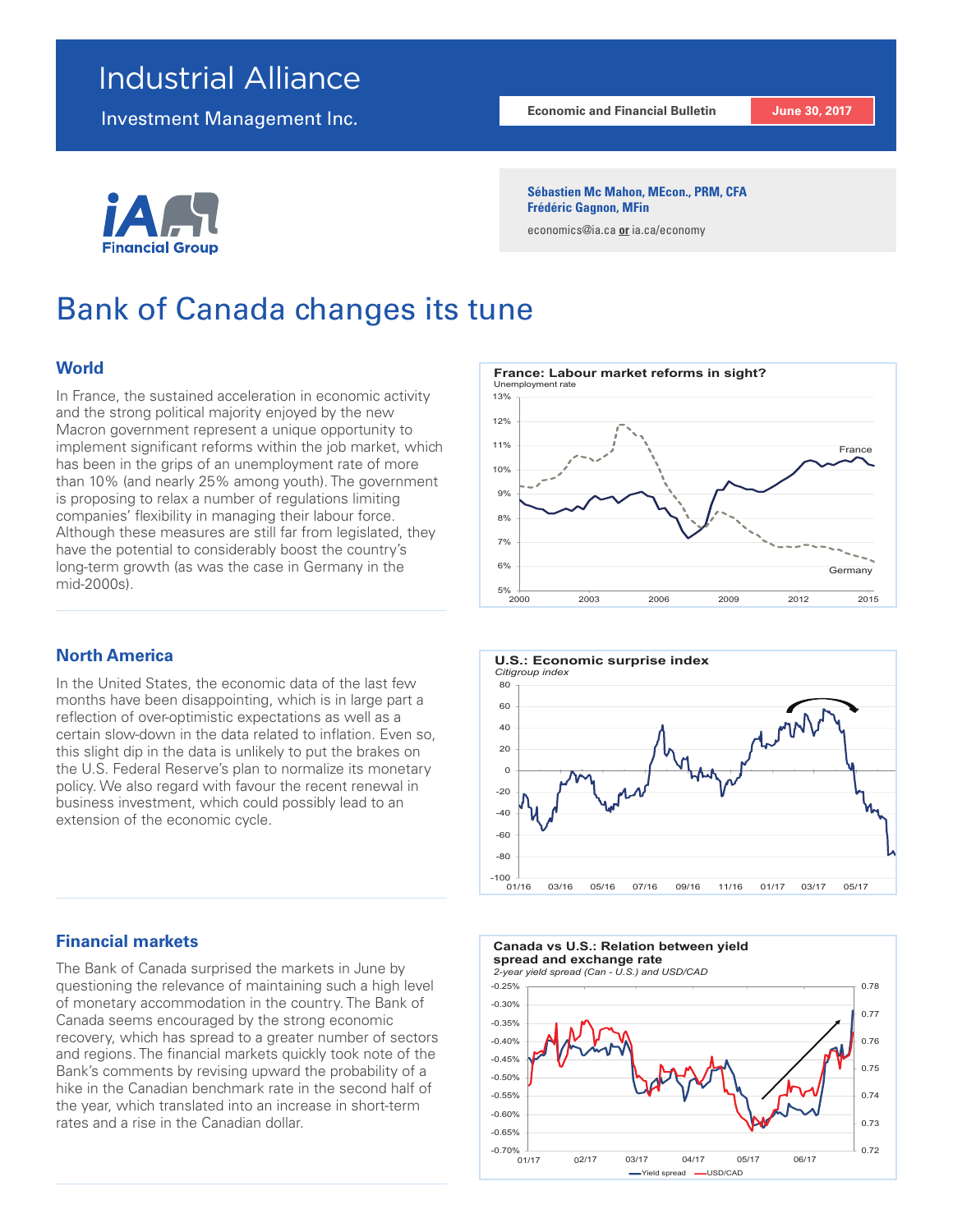## **Total Return Reference indexes<sup>2</sup>**

## **Returns as at June 30, 2017**

|                                                                 | Simple returns <sup>1</sup> |                           |                    | <b>Compound annual returns</b> |                 |                 |                  |
|-----------------------------------------------------------------|-----------------------------|---------------------------|--------------------|--------------------------------|-----------------|-----------------|------------------|
|                                                                 | 1 month<br>$\%$             | 3 months<br>$\frac{0}{0}$ | <b>YTD</b><br>$\%$ | 1 year<br>$\frac{0}{0}$        | 3 years<br>$\%$ | 5 years<br>$\%$ | 10 years<br>$\%$ |
| Indexes related to Income Funds                                 |                             |                           |                    |                                |                 |                 |                  |
| FTSE TMX Canada 91 Day T-Bill Index                             | 0.0                         | 0.1                       | 0.2                | 0.4                            | 0.6             | 0.8             | 1.2              |
| FTSE TMX Canada Short Term Bond Index                           | (1.0)                       | (0.4)                     | 0.2                | 0.2                            | 1.7             | 1.9             | 3.5              |
| FTSE TMX Canada Universe Bond Index                             | (1.2)                       | 1.1                       | 2.4                | 0.0                            | 3.8             | 3.3             | 5.1              |
| SB - World Government Bonds (Can. \$)                           | (4.0)                       | 0.2                       | 1.1                | (4.3)                          | 5.7             | 4.8             | 5.6              |
| <b>Indexes related to Canadian Equity Funds</b>                 |                             |                           |                    |                                |                 |                 |                  |
| S&P/TSX 60                                                      | (1.2)                       | (1.8)                     | 0.6                | 12.4                           | 4.1             | 9.4             | 4.0              |
| S&P/TSX Completion Index                                        | 0.6                         | (1.2)                     | 1.1                | 7.3                            | 0.3             | 7.0             | 3.6              |
| S&P/TSX Composite Index                                         | (0.8)                       | (1.6)                     | 0.7                | 11.0                           | 3.1             | 8.7             | 3.9              |
| S&P/TSX Capped Composite Index                                  | (0.8)                       | (1.6)                     | 0.7                | 11.0                           | 3.1             | 8.7             | 3.9              |
| S&P/TSX SmallCap. Index                                         | 0.5                         | (5.5)                     | (4.1)              | 3.7                            | (1.6)           | 5.1             | 0.6              |
| <b>Indexes related to U.S. &amp; International Equity Funds</b> |                             |                           |                    |                                |                 |                 |                  |
| S&P 500 (Can. \$)                                               | (3.2)                       | 0.4                       | 5.9                | 17.9                           | 17.1            | 20.3            | 9.3              |
| MSCI - World (Can. \$)                                          | (3.5)                       | 1.3                       | 7.0                | 18.0                           | 12.3            | 16.9            | 6.1              |
| MSCI - EAFE (Can. \$)                                           | (4.0)                       | 3.3                       | 10.1               | 20.1                           | 8.0             | 14.1            | 3.1              |
| MSCI - EAFE (Can. \$) (Reuters)                                 | (4.0)                       | 3.3                       | 10.2               | 20.3                           | 8.1             | 14.1            | 3.1              |
| MSCI - Europe (Can. \$)                                         | (4.9)                       | 4.9                       | 12.1               | 21.6                           | 7.1             | 14.9            | 3.3              |
| <b>Index related to Specialty Funds</b>                         |                             |                           |                    |                                |                 |                 |                  |
| MSCI - AC Asian Pacific Free (Can. \$)                          | (2.3)                       | 3.1                       | 12.1               | 22.8                           | 11.8            | 14.0            | 4.9              |
| MSCI - Emerging Markets (Can. \$)                               | (2.8)                       | 3.6                       | 14.7               | 24.0                           | 8.3             | 9.5             | 4.3              |
| MSCI - World Health Care (Can. \$)                              | (1.2)                       | 4.3                       | 12.5               | 10.2                           | 14.9            | 21.2            | 11.5             |
| NASDAQ 100 (Can. \$)                                            | (6.2)                       | 1.2                       | 12.3               | 27.6                           | 21.3            | 22.4            | 13.6             |
| S&P/TSX Capped REIT Index                                       | (1.1)                       | 0.0                       | 3.6                | 0.5                            | 5.3             | 4.9             | 6.4              |

|                                      | <b>Variation</b> |                  |                    | <b>Compound annual variation</b> |         |         |          |
|--------------------------------------|------------------|------------------|--------------------|----------------------------------|---------|---------|----------|
|                                      | 1 month<br>$\%$  | 3 months<br>$\%$ | <b>YTD</b><br>$\%$ | vear                             | 3 years | 5 years | 10 years |
| <b>Exchange Rate (Can. \$/US \$)</b> |                  |                  |                    |                                  |         |         |          |
| As at June 30, 2017: 1.2987          | (3.8)            | (2.6)            | (3.2)              | 0.0                              | 6.8     | 5.0     | 2.0      |
| Exchange Rate (US \$/Can. \$)        |                  |                  |                    |                                  |         |         |          |
| As at June 30, 2017: 0.7700          | 4.0              | 2.7              | 3.3                | 0.0                              | (6.4)   | (4.7)   | (2.0)    |

<sup>1</sup> The rates for the period are non-annualized.<br><sup>2</sup> Ploce refer to the Legal Notices on page  $3.5$ 

Please refer to the Legal Notices on page 3 for more information about these Indexes.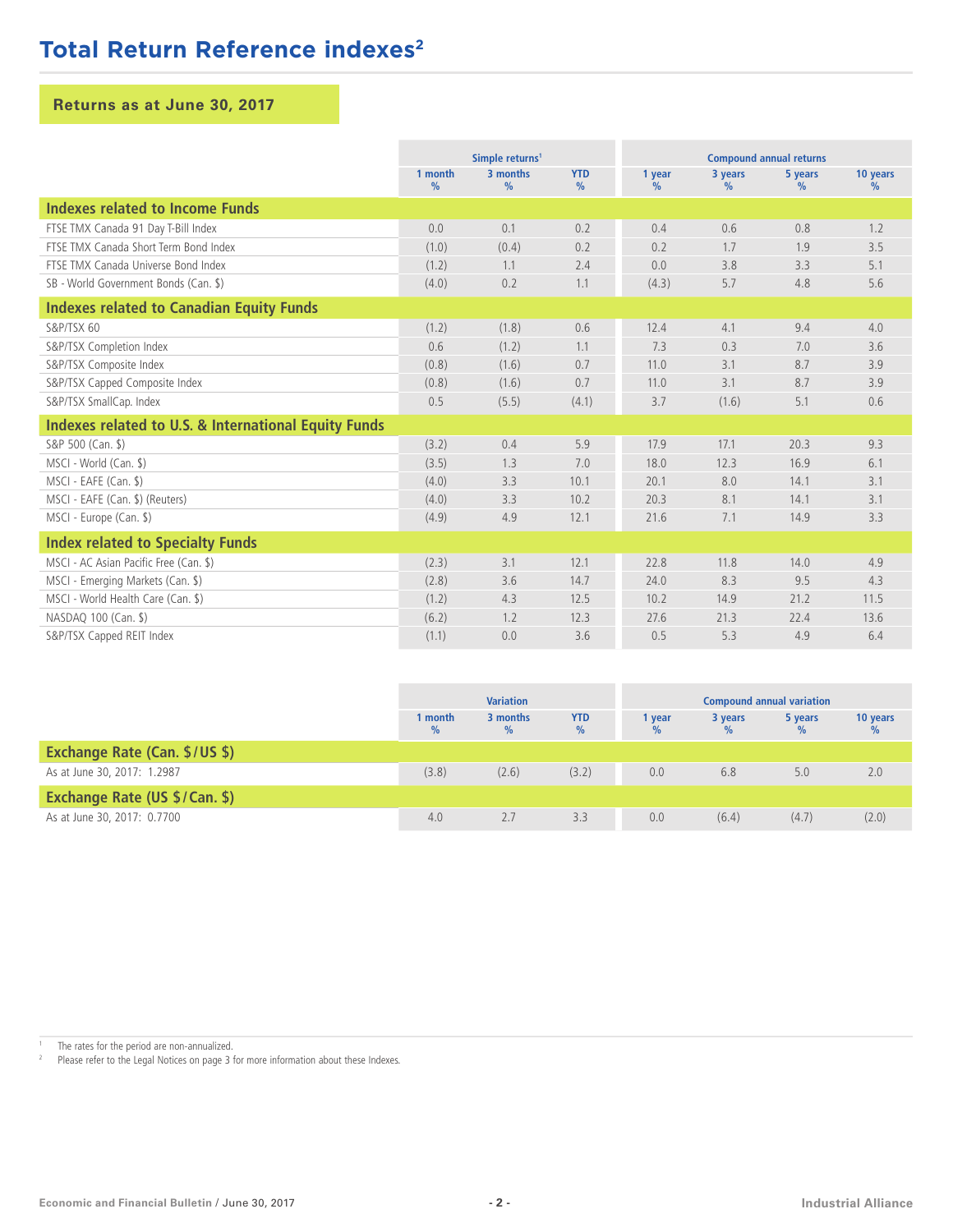Industrial Alliance, Investment Management Inc. ("iAIM") is an affiliate of iA Financial Group1 and is authorized by the Index Providers (as defined below) to use the indexes and trademarks referred to in iA Financial Group's publications. All rights in the indexes vest in the Index Providers and/or their respective licensors.

S&P Dow Jones Indices LLC, FTSE International Limited, FTSE TMX Global Debt Capital Markets Inc., Frank Russel Company, MSCI Inc., Citigroup Index LLC and Nasdaq OMX Group Inc. is each an "Index Provider". The funds offered by iA Financial Group are not sponsored, endorsed, issued, sold or promoted by the Index Providers and/or their respective licensors. The latter shall bear no liability whatsoever with respect to any such funds and underlying data contained herein. Index Providers and/or their licensors make no express or implied warranties with respect to the funds, nor do they make any representation regarding the advisability of investing in the funds. No further distribution or use of the Index Providers' Data is permitted without their express written consent.

Financial and economic publications of iA Financial Group are not written, reviewed or approved by the Index Providers. Holders should refer to the relevant documents of each Index Provider for more information on any index.

### **Attributions**

## **FTSE**

Where FTSE indexes are used or referenced: FTSE International Limited ("FTSE") © FTSE [2017]. FTSE® is a trade mark of the London Stock Exchange Group companies and is used by FTSE under licence. "NAREIT®" is a trade mark of the National Association of Real Estate Investments Trusts and "EPRA®" is a trade mark of European Public Real Estate Association and all are used by FTSE under licence. "TMX" is a trade mark of TSX Inc. and is used under licence.

## **Global Industry Classification Standard**

\_\_\_\_\_\_\_\_\_\_\_\_\_\_\_\_\_\_\_\_\_\_\_

Where the Global Industry Classification Standard ("GICS") is used or referenced: the GICS was developed by and is the exclusive property and a service mark of MSCI Inc. ("MSCI") and Standard & Poor's Financial Services LLC ("S&P"). Neither MSCI, S&P, nor any other party involved in making or compiling the GICS or any GICS classifications makes any express or implied warranties or representations with respect to such standard or classification (or the results to be obtained by the use thereof), and all such parties hereby expressly disclaim all warranties of originality, accuracy, completeness, merchantability and fitness for a particular purpose with respect to any of such standard or classification. Without limiting any of the foregoing, in no event shall MSCI, S&P, any of their affiliates or any third party involved in making or compiling the GICS or any GICS classifications have any liability for any direct, indirect, special, punitive, consequential or any other damages (including lost profits) even if notified of the possibility of such damages.

<sup>&</sup>lt;sup>1</sup> iA Financial Group is a business name and trademark of Industrial Alliance Insurance and Financial Services Inc.